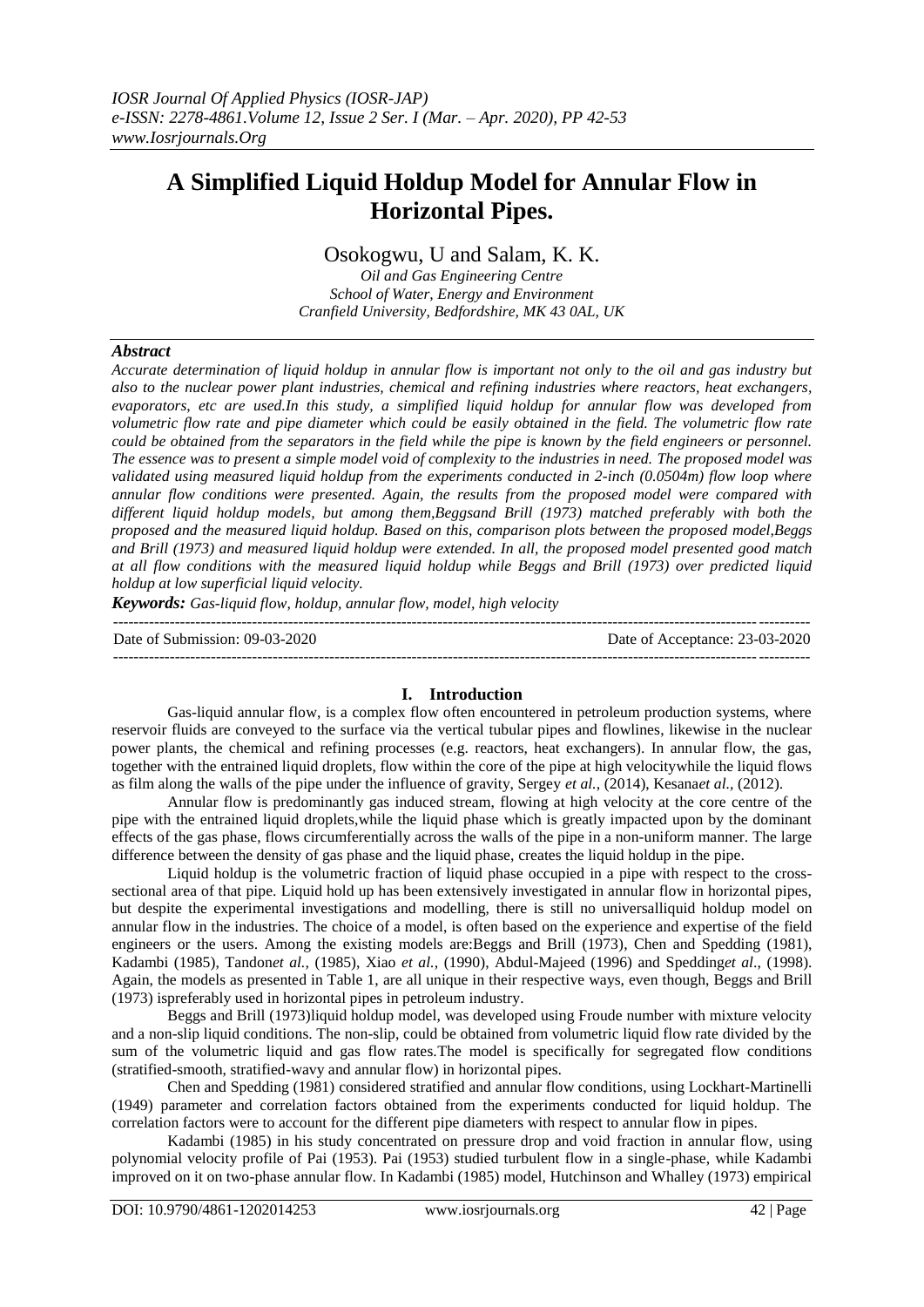correlations for liquid entrainment were considered. In conclusion, Kadambi (1985) presented a void fraction model, where liquid hold could be obtained.

Xiao *et al.,*(1990) also in their study, developed a liquid holdup model from a fully developed steadystate annular flow in pipes. They further noted, that it is the geometric relationships of flow that differs in the analysis of annular flow from stratified flow. In their model, liquid holdup in the gas core and the liquid entrainment were considered. While the geometric parameters as a function of non-dimensional mean film thickness were also evaluated and presented in the model. The liquid entrainment was defined based on Oliemans*et al.,* (1986) correlations.

Abdul-Majeed (1996) studied Taitel and Dukler (1976) mechanistic model for liquid holdupand simplified it by replacing the implicit model with explicit model. This was achieved by introducing empirical modification using regression analysis with liquid holdup and dimensionless value as dependent variable, while Lockhart-Martinelli(1949) parameter was presented as independent variables.

Speddinget al., (1998) carried out experimental investigations of air-water flow on horizontal and nearly horizontal pipes with inclination angles of  $(+5^\circ, -5^\circ)$  with a pipe internal diameter of 58mm. Spedding*et al.,* (1998) presented a liquid holdup correlation with the concept of pipe diameter and volumetric flow rates.

Tandon*et al.,* (1985)investigated void fraction in two-phase annular flow, (Garcial*et al.,* 2005). The void fraction equations were analytically developed and based on Lockhart-Martinelli (1949) parameter, (Garcial*et al.,* 2005).

Having reviewed the above liquid holdup models, a simplified liquid holdup model is presented in this study. The essence, is to progress the work of the field engineers who are directly involved in such operations by facilitating the optimum delivery of results, without the encumbrances of using rigorous software to present liquid holdup in the time of need. The proposed simplified model was developed based on volumetric liquid and gas flow rates with respect to the pipe diameter and its radius as considered necessary for annular flow in horizontal pipes. From the volumetric flow rates from their separators and the pipe diameters already known, the liquid holdup could be obtained, likewise the gas holdupand the film thickness by extension, using Tso  $\&$ Sugawara, (1990) model in equation 1.

$$
\delta = \frac{1}{2} D \Big[ 1 - \big( 1 - H_L \big)^{0.5} \Big] \tag{1}
$$

In Table 1, is the summary of the liquid holdup models with the variables and the specific flow conditions.

| <b>Authors</b>                       | Model                                                                                                                                                                           | <b>Variables</b>                                                                                                                                                                                                                                                                      | Flow                                                                                               |
|--------------------------------------|---------------------------------------------------------------------------------------------------------------------------------------------------------------------------------|---------------------------------------------------------------------------------------------------------------------------------------------------------------------------------------------------------------------------------------------------------------------------------------|----------------------------------------------------------------------------------------------------|
| Begss& Brill (1973)                  | $H_L(0) = \frac{0.98 \lambda^{0.4846}}{(N_{EB})^{0.0868}}$                                                                                                                      | $\lambda = \frac{q_L}{\left(q_L + q_s\right)}$<br>$N_{FR} = \frac{v_{m}^{2}}{I}$                                                                                                                                                                                                      | <b>Segregated</b><br>[Stratified,<br>wavy, Annular<br><b>Flow</b> ]                                |
| <b>Chen &amp; Spedding</b><br>(1981) | $H_L = \frac{X^3}{k + X^{\frac{2}{3}}}$                                                                                                                                         | $K_i = 2.5$ [pipe D $\geq 0.2 m/K_i = 6$<br>$[D \le 0.045m]$<br>$K = 1$ [0.045-0.2m]<br>$X = \left[\frac{V_{sg} \rho_g \mu_L}{V_{sL} \rho_L \mu_g}\right]^m \frac{\rho_L V_{sl}^2}{\rho_g V_{sg}^2}$                                                                                  | <b>Annular Flow</b>                                                                                |
| Kadambi (1985)                       | $\alpha = \eta_i^2$ Based on (Pai, 1953)                                                                                                                                        | $u_L = u_{mL} \left[ 1 + \frac{s_L - n}{n-1} \eta^2 + \frac{1 - s_L}{n-1} \eta^{2n} \right]$                                                                                                                                                                                          | <b>Annular Flow</b>                                                                                |
| Tandon et al, (1985)                 | $H_G = 1-1.928 R_{el}^{a} [F(X_{TT})]^{b} + 0.9293 R_{el}^{c} [F(X_{TT})]^{a}$<br>$H_c = 1 - 0.38 R_{\rm c}^{e} [F(X_{\rm cr})]^{b} + 0.0361 R_{\rm c}^{e} [F(X_{\rm cr})]^{d}$ | $50 < R_{el} < 1125$ [a=-0.315,b=-<br>$1c = -0.63$ , $d = -2$ , $e = -0.088$ , $g = -$<br>0.1761<br>$F(X_{TT}) = 0.15[X_{TT}^{b} + 2.85X_{TT}^{-0.476}]$<br>$X_{TT} = \left(\frac{\mu_L}{\mu_C}\right)^{0.1} \left(\frac{1-x}{x}\right)^{0.9} \left(\frac{\rho_G}{\rho_L}\right)^{1}$ | <b>Annular Flow,</b><br><b>[Gas holdup</b><br>model] $H_l = l$ -<br>$H_{\scriptscriptstyle\sigma}$ |
| Xiao et al. (1990),                  | $H_L = 1 - \left(1 - 2\frac{\delta}{D}\right)^2 E_c$                                                                                                                            | $E_c = \frac{V_{sL}FE}{V_{s} + V_{sL}FE}$                                                                                                                                                                                                                                             | <b>Annular Flow</b>                                                                                |
| <b>Abdul-Majeed</b><br>(1996)        | $E_1 = \exp(A + BR - CR^2 + DR^4)$                                                                                                                                              | $A = -0.9304919$ , $B = 0.5285852$ ,<br>$C = -9.219634x10^{2}$ , D =<br>$9.02418x10^{-4}$ .<br>$R = In(X)$                                                                                                                                                                            | <b>Turbulent</b><br>Flow<br><b>Annular Flow</b>                                                    |

|  |  | Table 1: Liquid Holdup Models used in Annular Flow in Horizontal pipes. |
|--|--|-------------------------------------------------------------------------|
|  |  |                                                                         |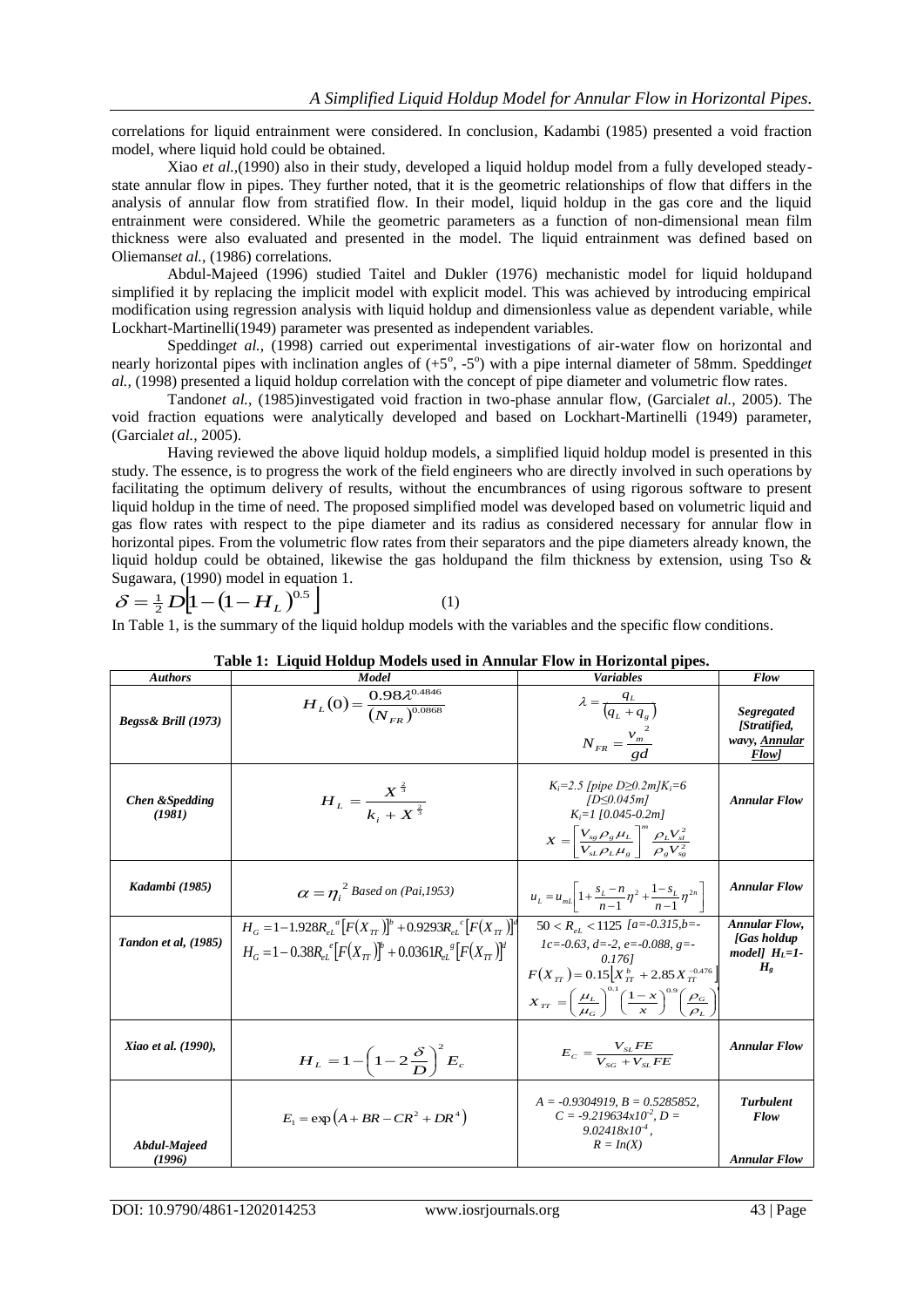|                           |                                                            | $X = \left[\frac{V_{sg} \rho_g \mu_L}{V_{sL} \rho_L \mu_g}\right]^m \frac{\rho_L V_{sl}^2}{\rho_g V_{sg}^2}$ |                     |
|---------------------------|------------------------------------------------------------|--------------------------------------------------------------------------------------------------------------|---------------------|
| Spedding et al.<br>(1998) | $H_{L} = (3.5 + D) \left(\frac{Q_{L}}{Q_{T}}\right)^{0.7}$ | $V_{sg} \ge 6m/s$                                                                                            | <b>Annular Flow</b> |
| This Study<br>(Proposed)  | $\frac{q_L}{q_{_S}}$ $\parallel$<br>$H_L =$                | $d_1$ = full pipe diameter, $d_2$ = pipe<br>radius                                                           | <b>Annular Flow</b> |

#### **II. Experiments Setup**

In this study, experiments were conducted using a 2-inch  $(0.0504m)$  horizontal pipe. The pipeline was a 28.68m closed-loop system with water inlet pipe connected to a water storage tank and the outlet pipe connected back to the same water storage tank. The plastic fibre water storage tank with a capacity of  $4.4\text{m}^3$ , was designed with double chambers: suction chamber that acts as water source to the experimental test flow loop and returning chamber that retains the returning water. The flow loop had 2-pairs of pressure transducers installed at 2.13m apart, light emission diode infrared sensors (LED), two double pairs of conductivity rings sensors installed at 0.07m apart, pairs of conductance probes installed at 0.20m apart and the temperature sensors. The gas (air) was delivered using a 2-inch (0.0504m) air pipe from a compressorwith a capacity of  $400m<sup>3</sup>/h$  and a maximum discharge pressure of 10bar. The air was metered using a gas flowmeter (vortex) with temperature and pressure sensors installed on the air flow line as presented in Figure 1.

On the sketch of the experimental 2-inch flow loop facility in Figure 1, the red flow line represents the air supply pipe, green line is for sand/water slurry pipe, the blue shows the water pipe flow and the pink represents multiphase flow to the delivery water tank. rimer<br>
leliver<br>
<u>F1</u> Pg<br>  $\overline{P}$ 



**Figure 1.A Sketch of Experimental 2-inch Flow Loop Facility used**

#### **2.2 Calibration Setup and Procedures**

Liquid holdup in annular flow from the experiments were obtained using conductivity ring sensors which measuredthe resistance based on the liquid volume fraction in the horizontal pipe and presents an output voltage as its readings in the LabVIEW. The process involved a bench calibration with different cylindrical plastic blocks of 49mm, 48mm, 46mm, 42.34mm and 33.40mm with a length of 169mm which were inserted into the calibration tool in Figure 2,with internal diameter of 50mm (0.050m) and length of 170mm.



**Figure 2. Bench Calibration Instruments for the Experiment**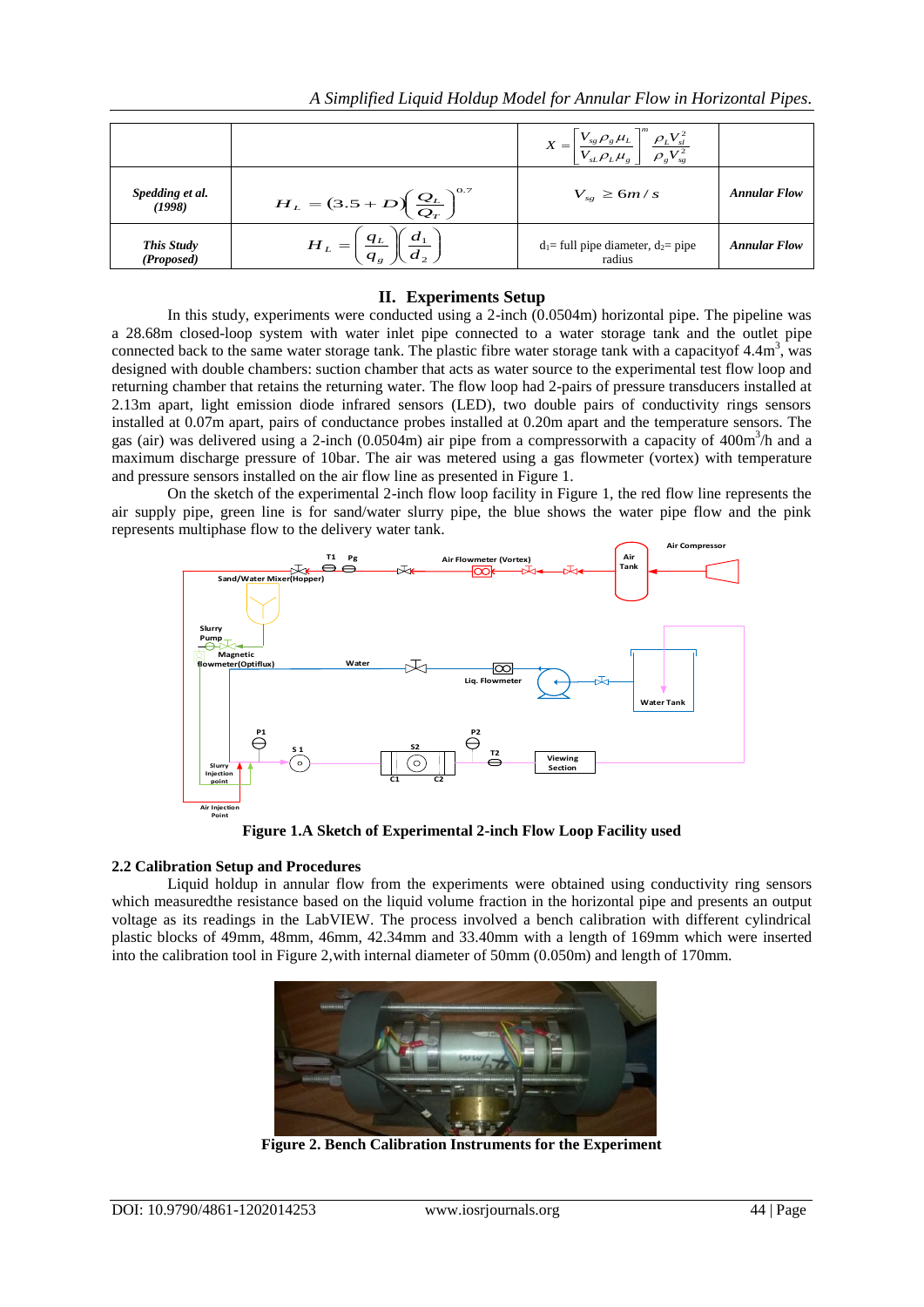To replicate the experimental test conditions, the annular bench calibrations wereconducted using a horizontal pipe as presented in Figure 2. Results obtained were analysed and plotted to obtain a reference equation which was used on the experimental data to present the liquid holdup in Figure 4. Table 2, is the test flow properties, their range and units in the experiments conducted in this study.

| Properties                         | Range             | <b>Units</b>     |
|------------------------------------|-------------------|------------------|
| <i>Temperature</i>                 | $16.5 - 19.3$     | $^{0}C$          |
| Pipe internal diameter (flow loop) | 0.0504            | m                |
| Air flow line internal diameter    | 0.0504            | $\boldsymbol{m}$ |
| Superficial liquid velocity        | $0.0501 - 0.2001$ | m/s              |
| Superficial gas velocity           | 8.0774-23.7260    | m/s              |

#### **Table 2: Experimental Properties and Ranges Used.**

## **III. Mathematical Development**

The simplified phenomenological liquid holdup model was developed with the concept ofannular flow in horizontal pipes. In the development, the following assumptions were made: that liquid hold up occupies half or less than the entire diameter of the pipe, length is less significant in developing the equation, viscosity is less important and will assume mass liquid or gas mass flow rate. Density was considered important in the concept of the liquid hold up model as shown in Figure 3.



**Figure. 3: A Sketch of Model Development Concept for Annular Flow in Horizontal Pipe.**

To model it, the density of gas and the density of the liquid will be of priority as follows: Density = Mass divided by volume.

$$
\rho = \frac{M}{V} (2)
$$

For two-phase flow, density will be classified as liquid or gas density as below:

(5)

$$
\rho_L = \frac{M_L}{V}
$$
\n
$$
\rho_g = \frac{Mg}{V}
$$
\n(3)\n(4)

Therefore, for the liquid phase:

$$
\rho_L = \frac{M_L}{V}
$$

Above equation 2 could also be expanded as:

$$
\rho_L V = M_L
$$

The interest is on V, hence we make V the subject of the formula by dividing through by liquid density as:  $M_{\iota}$  $\rho_L V$  *M* 

$$
\frac{\rho_L}{\rho_L} = \frac{m_L}{\rho_L}
$$
\n
$$
V = \frac{M_L}{\rho_L}
$$
\n(7)

However, mass liquid flow rate is a function of liquid density, superficial gas velocity and cross-section area of the pipe.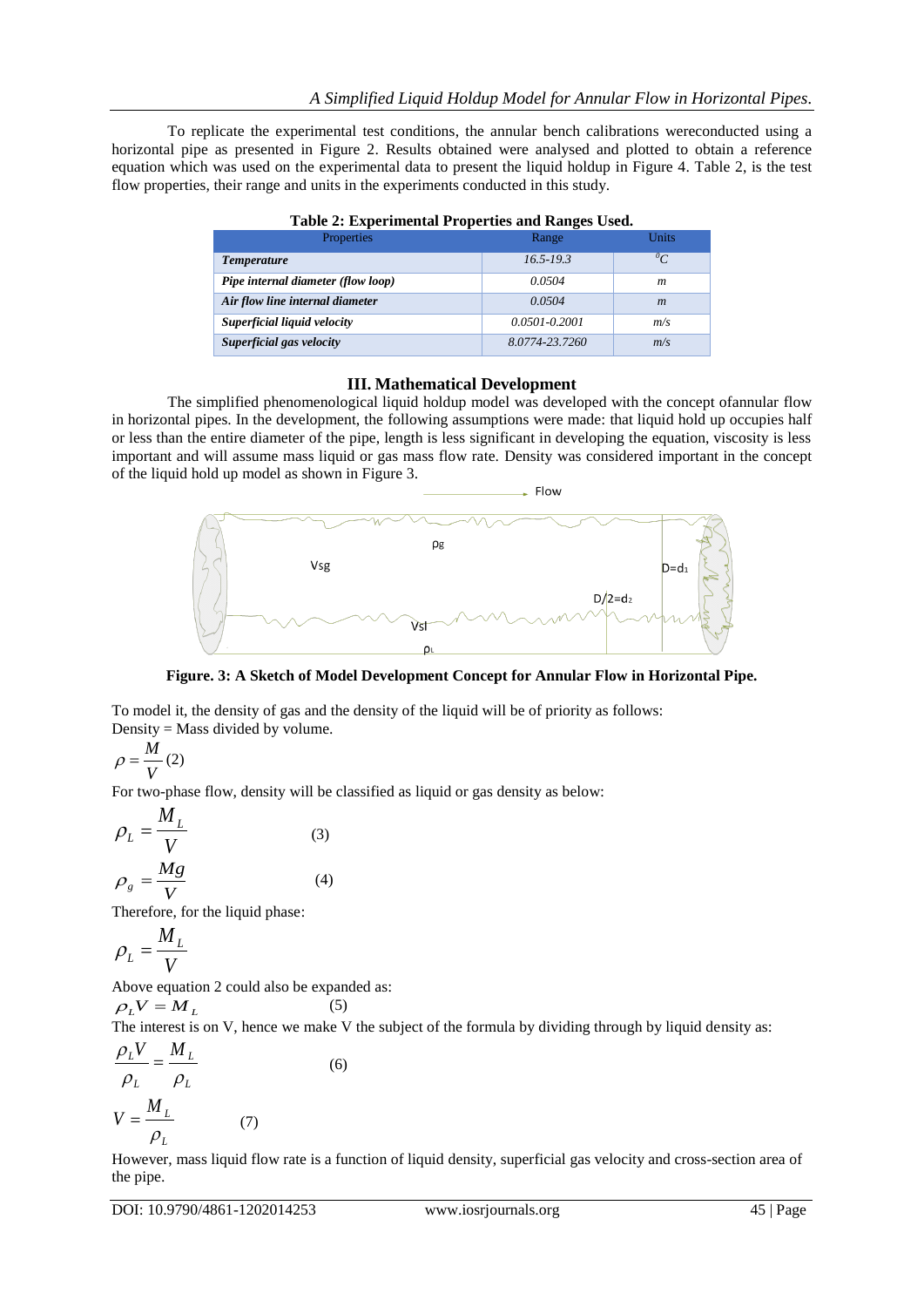Thus, the above equation 6 becomes;

$$
V = \frac{\rho_L V_{SL} A}{\rho_L} \tag{8}
$$

As density concealed out, equation 8 reduces to:

$$
V = V_{SL}A \quad (9)
$$

But volume is a function of area and height. Height, which in annular flow conditions, mostly horizontal pipes is thickness,

$$
V = A \times h \tag{10}
$$

By substituting equations 9 into equation 10, yields:

$$
Ah = V_{SL}A \quad (11)
$$

Without losing focus, our interest in on height, so dividing through by Area, the above equation 11, becomes:

$$
\frac{A.h}{A} = \frac{V_{SL}A}{A} \quad (12)
$$

$$
h_L = V_{SL} \quad (13)
$$

Following the same procedures by using density of gas, will alsoyield this:

$$
h_{_g}=V_{_{Sg}}\quad \ (14)
$$

For annular flow in pipes, the gas velocity is always higher than the liquid velocity. Also, the gas occupies more space in term of height in the pipe than the liquid phase. Therefore, the liquid height is divided by the gas height to obtain liquid hold as follows:

$$
\frac{h_L}{h_g} = H_L = \frac{V_{SL}}{V_{Sg}}
$$
\n(15)

Again, note that,

$$
V_{SL} = \frac{q_L}{A}, V_{Sg} = \frac{q_g}{A} (16)
$$

Thus, equation 16 when substituted into equation 15, becomes:

$$
H_L = \frac{V_{SL}}{V_{Sg}} = \frac{\frac{q_L}{A}}{\frac{q_g}{A}}
$$
 (17)  

$$
K = \frac{d_1}{d_2}
$$
 (18)

K, which is part of the concept is then multiplied with the obtained result of equation 17, to as equation 18. Therefore, liquid hold-up in annular becomes;

$$
H_L = \left(\frac{q_L}{q_s}\right)\left(\frac{d_1}{d_2}\right) \tag{20}
$$

#### **IV. Results and Discussion**

The liquid holdup obtained from the experiments is plotted as the graph of liquid holdup against the superficial gas velocity shown in Figure 4. The graph shows that liquid holdup increases with increase in superficial liquid velocity as Vsl=0.1851m/s has the highest liquid holdup as presented in Figure 4. While liquid holdup decreases with increase in superficial gas velocity in horizontal pipes. The plot of Vsl=0.1355m/s with a hump from Vsg=16m/s was an upward fluctuation from superficial liquid velocity which was detected from the conductivity ring sensors. The error bar on the plot of Vsl=0.1851m/s, was the error propagation of 0.0067m/s which was presented to justify the level of accuracy of the measured liquid holdup.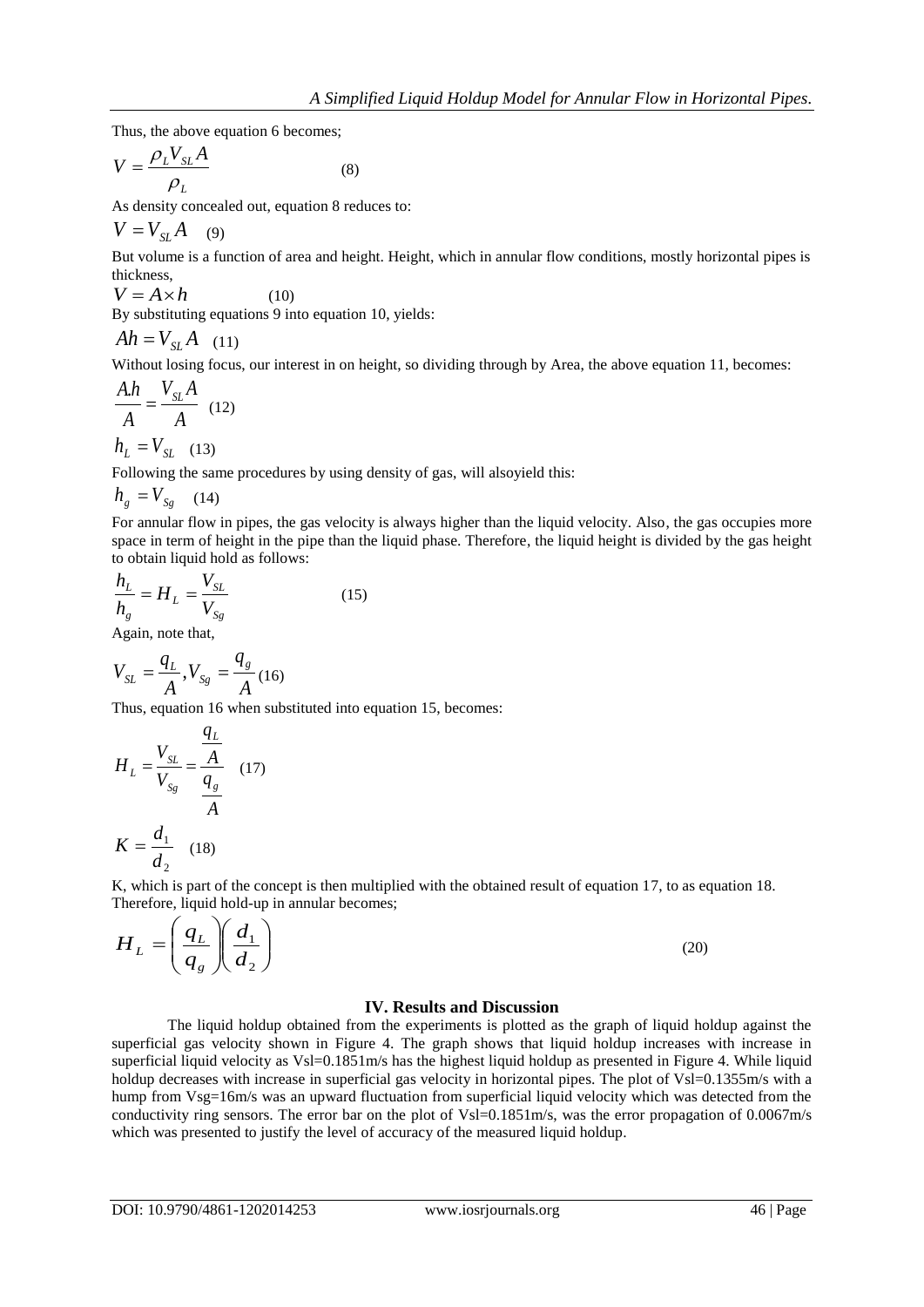

**Figure 4: Liquid Holdup against Superficial gas velocity.**

## **4.2. Model Validation**

The developed liquid holdup model was validated using the measured liquid holdup results of Figure 4, from the experiments with others like Beggs& Brill (1973), Chen &Spedding (1981), Abdul-Majeed (1996) and Spedding et al (1998). The developed model matched preferably with the measured liquid holdup and Beggs& Brill (1973) in all the flow conditions in the results presented, (seeFigures 5 to 9).

The graph of Figure 5, withan average superficial liquid velocity of 0.0505m/s shows that the proposed liquid holdup model matched preferably with the measured liquid holdup and Beggs& Brill (1973) model. The model of Chen and Spedding (1981) over predicted the measured liquid holdup while Spedding et al (1981), Abdul-Majeed (1996) slightly over predicted the measured liquid holdup as Presented in Figures 5-9. As superficial liquid velocity increases, the margin between the measured liquid holdup and the predictive models increases except Beggs& Brill (1973). To further validate the proposed model in this study, performance plots with  $\pm 20\%$  margin, were presented using with Beggs & Brill (1973) and the proposed model against the measured liquid holdup from the experiments. Beggs& Brill (1973) model, was chosen because of the model's proximity to the measured liquid holdup results and that of the proposed as presented in Figures 5 to 9.



**Figure 5: Liquid holdup against Superficial gas velocity for Vsl=0.0505m/s**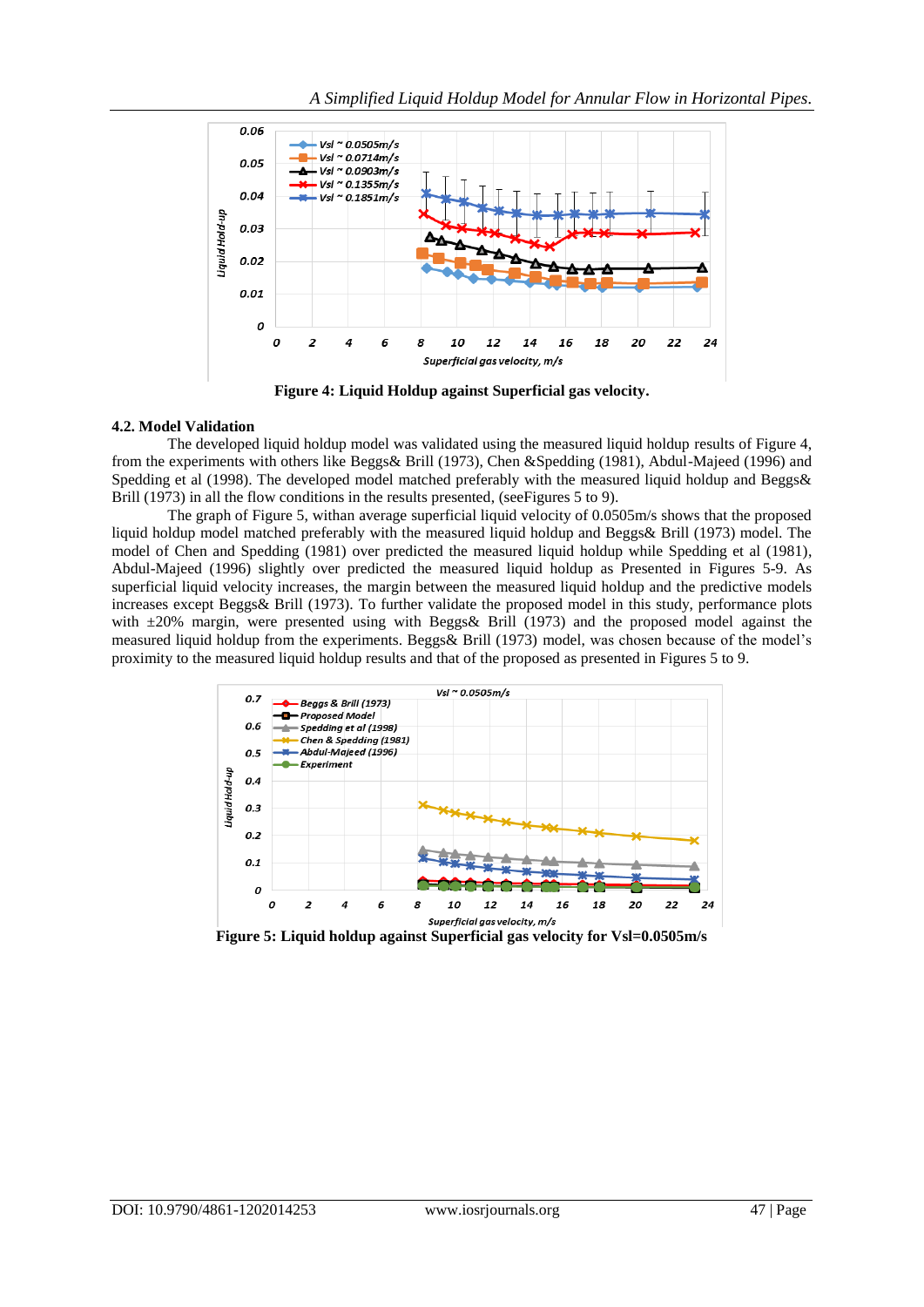



**Figure 7: Liquid holdup against Superficial gas velocity for Vsl=0.0505m/s**



**Figure 8: Liquid holdup against Superficial gas velocity for Vsl=0.0505m/s**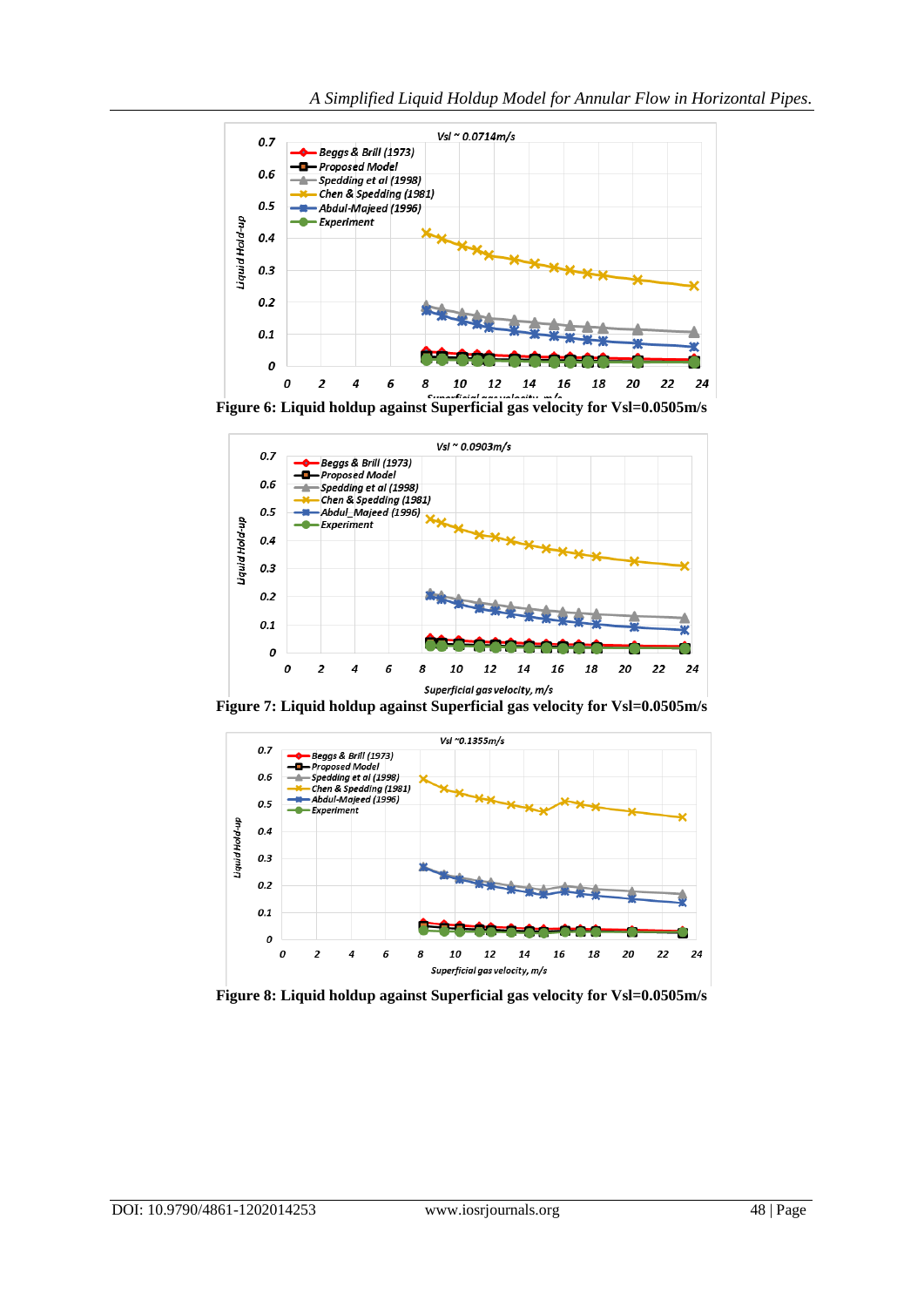

**Figure 9: Liquid holdup against Superficial gas velocity for Vsl=0.0505m/s**

#### **4.3. Comparing Results with Measured Liquid Holdup**

The measured liquid holdup results and the developed model were compared to determine the variance from the predictive model. Interestingly, Beggs and Brill (1973) was considered for comparison. This is simply because Beggs and Brill (1973) was the only liquid holdup model that preferably matched the measured liquid holdup and the proposed model in all the flow conditions presented (see Figures 5-9).Therefore,it's pertinent to verify how preferably,they were matched using the performance plot with a margin of ±20% as a yardstick.

As presented in Figure 10, the proposed model matched perfectly with the measured liquid holdup from the experiment while Beggs and Brill (1973) over predicted. This has further proven that the proposed model will account for liquid holdup better at low volumetric flow rate in the pipe than Beggs and Brill (1973).

Figures 11and 12also illustrated that the proposed model could predict liquid holdup closely with the obtained measured liquid holdup from the experiments. The proposed matched preferably better than Beggs and Brill (1973) for superficial liquid velocities of 0.0714m/s. and 0.0903m/s, despite the matched data points being at the boundary but was still within the margin of +20%. Therefore, the proposed model could be used with superficial liquid velocities of 0.0505m/s, 0.0714m/s and 0.0903m/s with respect to such volumetric flow rate in the field. Importantly, as the superficial liquid velocity increases, Beggs and Brill (1973), proposed model and the measured liquid holdup matched closely.

For Figures 13 and 14 which were the highest superficial liquid velocities in this study, shows a perfect match between the proposed model and the Beggs and Brill (1973) liquid holdup model. This depicts that Beggs and Brill (1973) liquid holdup model could account better in high superficial liquid velocity or better still at high volumetric flow rate but will give over predictive liquid holdup results when the volumetric flow rate is low. However, the proposed model in this study could account for both high and low volumetric liquid flow rate as seen from Figures 10 -14.



**Figure 10: Predicted against Measured Liquid Holdup for Vsl=0.0505m/s**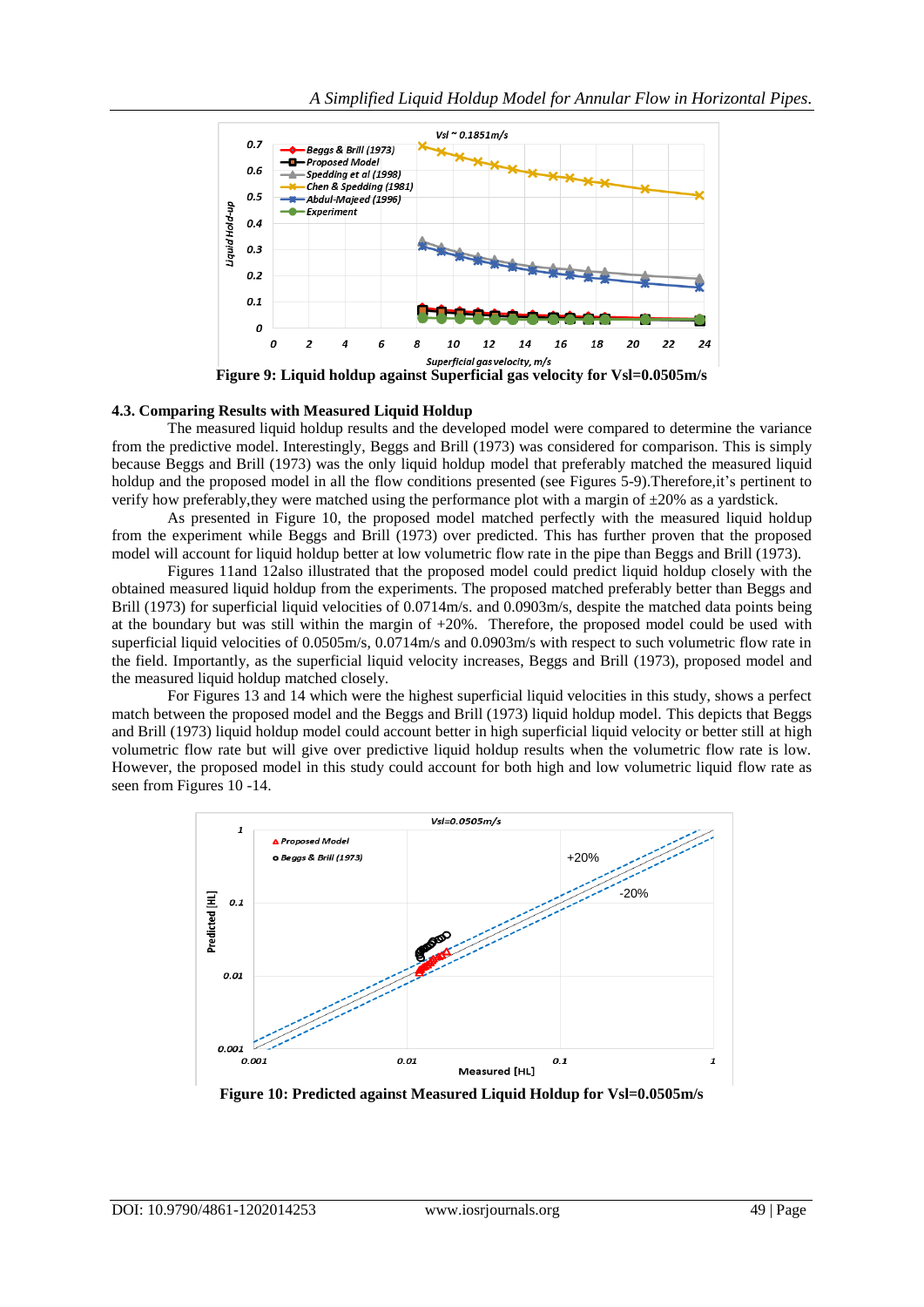

**Figure 11: Predicted against Measured Liquid Holdup for Vsl=0.0714m/s**



**Figure 12: Predicted against Measured Liquid Holdup for Vsl=0.0903m/s**



**Figure 13: Predicted against Measured Liquid Holdup for Vsl=0.1355m/s**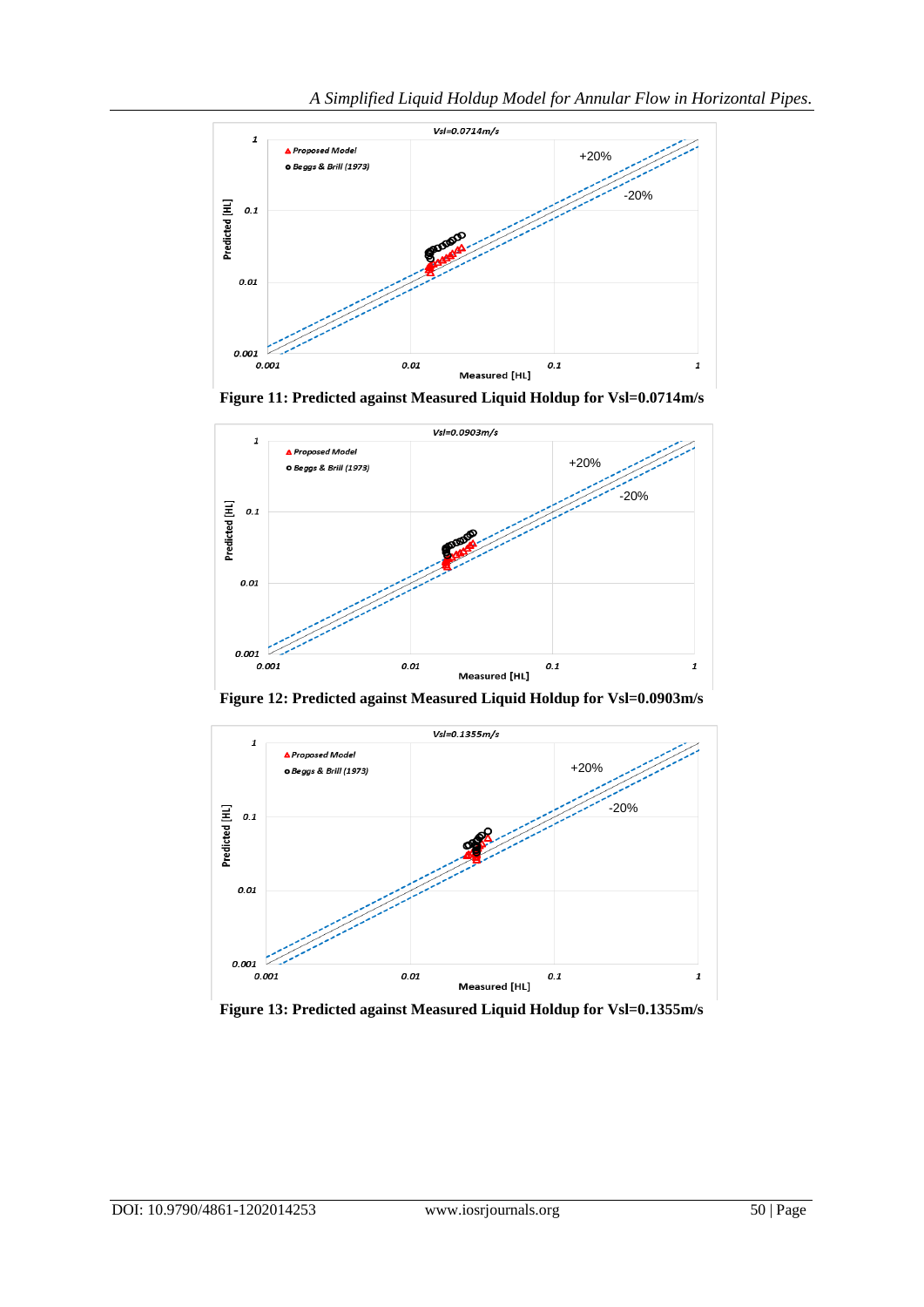

**Figure 14: Predicted against Measured Liquid Holdup for Vsl=0.1851m/s**

**V. Statistical Analysis**

The standard deviation of the proposed liquid holdup model, Chen and Spedding (1981), Beggs and Brill (1973), Spedding et al (1998) and Abdul-Majeed (1996) from the measured liquid holdup is presented in Table 3.

| Vsl(m/s) | <b>Proposed Model</b> | Chen & Spedding<br>(1981) | Beggs& Brill<br>(1973) | Spedding et al<br>(1998) | Abdul-Majeed<br>(1996) |
|----------|-----------------------|---------------------------|------------------------|--------------------------|------------------------|
| 0.0505   | 2.55                  | 40.50                     | 9.17                   | 26.78                    | 20.30                  |
| 0.0714   | 4.90                  | 43.75                     | 9.64                   | 27.73                    | 23.52                  |
| 0.0903   | 4.21                  | 42.02                     | 8.42                   | 25.99                    | 23.19                  |
| 0.1355   | 4.56                  | 40.88                     | 7.44                   | 24.77                    | 23.54                  |
| 0.1851   | 5.17                  | 39.56                     | 6.95                   | 24.19                    | 23.01                  |

**Table 3: Standard Deviation of the Models from the Measured Liquid Holdup.**

In evaluating the models from statistical analysis using standard deviation approach in Table 3, the proposed model predicted better, hence it predictedclose tothe measured liquid holdup in all the flow conditions in this study. Beggs and Brill (1973) was close on high superficial liquid velocity of 0.1851m/s. For the proposed model, the standard deviation increasedwith respect tothe measured liquid holdup as the superficial liquid velocity increases, whereas, Beggs and Brill (1973) model decreases as the superficial liquid velocity increases.

Therefore, the proposed model could give a better result from low to high superficial liquid velocity, whileBeggs and Brill (1973) could give a better result at high superficial liquid velocity.

# **VI. Conclusion**

The proposed liquid holdup model is result-oriented and will aid in determining liquid holdup with information available to the field users without difficulties. The proposed model is a simplified model that justified all the complex variables in other models to more available data within the users' reach. It has been proven from the comparison results of Figures 10-14 that the proposed model could be used both in low and high volumetric flow rate conditions and as well, applicable to low and high superficial velocities in horizontal pipes. Although, it has been validated on annular flow conditions but could be further tested with other flow regimes within the segregated flow (e.g. stratified-smooth and stratified-wavy flow).

# **Acknowledgement**

The authors would like to express their gratitude to TETFUND for the scholarships and the Oil and Gas Engineering Centre, Cranfield University, Bedfordshire, UK for their support and for making the required instruments available for this work. Also, to the PSE Lab Manager, Mr Stan Collins and Shaun, the Technician for their support.

# **Nomenclature**

 $A = Cross-Sectional$  Area of Pipe, m<sup>2</sup>  $C_1$  = Conductivity Ring Sensor (Upstream)  $C_2$  = Conductivity Ring Sensor (Downstream)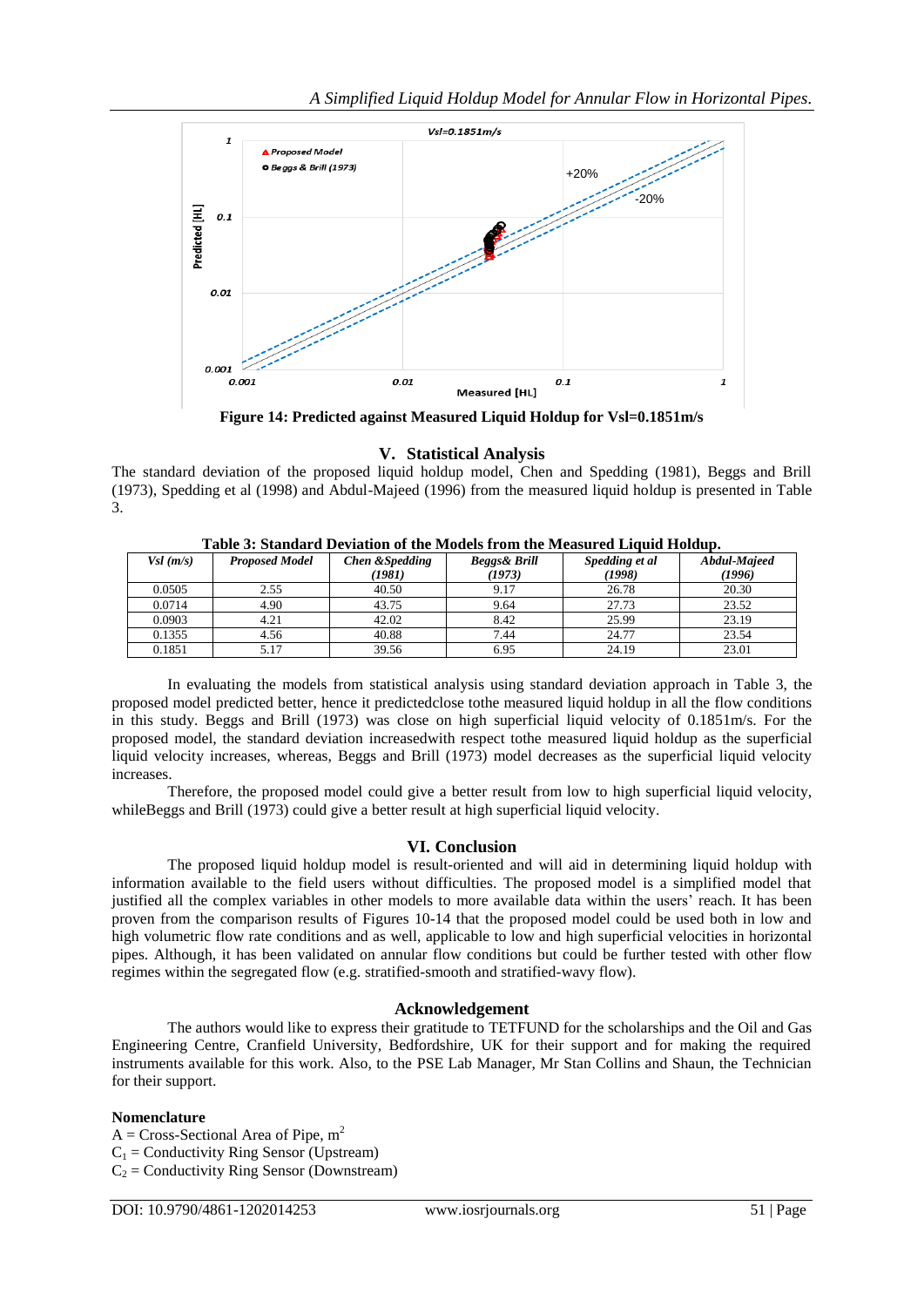D,  $d_1$ ,  $d_2$  = Inside Pipe Diameter, m FE = Liquid Entrainment Fraction  $g =$  Acceleration due to Gravity, m.s<sup>-2</sup>  $H<sub>L</sub> =$  Liquid Holdup  $H_G$  = Gas Holdup  $h_{\text{I}}$  = Liquid Height in pipe (thickness), m  $h<sub>g</sub> =$  Gas Height in pipe (thickness), m  $M = Mass, kg$  $M_L$  = Mass liquid Flow Rate, kg/s  $M<sub>G</sub>$  = Mass Gas Flow Rate, kg/s  $m = Constant$  $P_1$  = Pressure Sensor (Upstream)  $P_2$  = Pressure Sensor (Downstream)  $q_L$  = Liquid Flow Rate, m<sup>3</sup>/s  $q_g$  = Liquid Flow Rate, m<sup>3</sup>/s ReL= Reynold's Number  $V_m =$  Mixture Velocity, m/s Vsl = Superficial Liquid Velocity, m/s  $Vsg =$  Superficial Gas Velocity,  $m/s$  $S_1$  = Sand Probe (Upstream)  $S_2$  = Sand Probe (Downstream)  $T_1$  = Temperature Sensor (Upstream)  $T_2$  = Temperature Sensor (Downstream) X = Lockhart-Martinelli Parameter

#### **Greek Symbols**

 $\rho_{\varrho} =$  Gas Density of Fluid, kg/m<sup>3</sup>  $\rho_L$  = Liquid Density of Fluid, kg/m<sup>3</sup>  $\mu_L$  = Liquid Viscosity, kg/m.s  $\mu_G$  = Gas Viscosity, kg/m.s

 $\lambda$  = No-Slip

#### **Reference**

- [1]. Abdul-Majeed, G. H. (1996) "Liquid Holdup in Horizontal Two-Phase Gas-Liquid Flow" Journal of Petroleum Science and Engineering, Vol. 15, pp. 271-280.
- [2]. Beggs, H. D and Brill, J.P (1973) "A Study of Two-Phase Flow in Inclined Pipes" *Journal of Petroleum Technology*, Vol. 25, (5), pp. 607-617.
- [3]. Chen, J. J and Spedding, P. C (1981) "An Extension of the Lockhart-Martinelli Theory of Two-Phase Pressure Drop and Holdup" Int. J. Multiphase Flow, 6, pp. 659-675.
- [4]. Garcia, F., Garcia, R. and Joseph, D. D. (2005) "Composite Power Law Holdup Correlations in Horizontal Pipes" International Journal of Multiphase Flow, Vol. 31, pp. 1276-1303.
- [5]. Hutchinson, P. and Whalley, P. B. (1973) "A Possible Characterization of Entrainment in Annular Flow" Chemical Engineering Science, Vol. 28, pp. 974-975.
- [6]. Kadambi, V (1982) "Stability of Annular Flow in Horizontal Tubes" Int. J. Multiphase Flow Vol.8, No. 4, pp 311-328.
- [7]. Kadambi, V (1985) "Prediction of Pressure Drop and Void-Fraction in Annular Two-Phase Flows" The Canadian Journal of Chemical Engineering, Volume 63, ISSN: 0008-4034, pp. 728-734.
- [8]. Kesana, N.R., Throneberry, J.M., Mclaury, B.S., Shirazi, S.A and Rybicki, E.F,(2012) "Effect of Particle Size and Viscosity on Erosion in Annular and Slug Flow" Proceedings of the ASME 2012 International Mechanical Engineering Congress & Exposition IMECE2012, November 9-15, 2012, Houston, Texas, USA.
- [9]. Lockhart-Martinelli, R. (1949) "Proposed Correlation of Data for Isothermal Two-Phase Component Flow in pipes" Chemical Engineering, Prog. Vol. 45, pp. 39-48.
- [10]. Oliemans, R. V, Pots, B. F. M and Trompe, N (1986) "Modelling of Annular Dispersed Two-Phase Flow in Vertical Pipes" Int. J. Multiphase Flow, Vol. 12, No.5, pp. 711-732.
- [11]. Pai, S.I. (1953) "On Turbulent Flow in a Circular Pipe" J. Franklin Inst. 256(4), pp. 337-352.
- [12]. Sergey, V. Alekseenko, Andrey, V. Cherdantsev, Mikhail, V. Cherdantsev, Sergey, V. Isaenkov, Sergey, M. Kharlamov and Dmitriy, M. Markovich (2014) "Formation of Disturbance Waves in Annular Gas-Liquid Flow" Kutateladze Institute of Thermophysics, Novosibirsk, Russia, Novosibirsk State University, Novosibirsk, Russia, 17<sup>th</sup> International Symposium on Applications of Laser Techniques to Fluid Mechanics, Lisbon, Portugal, 07-10 July, 2014.
- [13]. Spedding, P., Watterson, J., Raghunathan, S. and Fergusonn, M. (1998) "Two-Phase Co-Current Flow in Inclined Pipe. International Journal of Heat Mass Transfer, Vol. 41, pp. 4205-4225.
- [14]. Taitel, Y and Dukler, A. E., (1976) "A Model for Predicting Flow Regime Transitions in Horizontal and Near Horizontal Gas-Liquid Flow" *AICHE J*., Vol. 22, pp. 47-55.
- [15]. Tandon, T., Varma, H. and Gupta, C. (1985) "A void Fraction Model for Annular Two-Phase Flow" International Journal of Heat Mass Transfer, Vol. 28, pp. 191-198.
- [16]. Tso, C. P. and Sugawara, S. (1990) "Film Thickness Prediction in a Horizontal Annular Two-Phase Flow" Int. J. Multiphase Flow, Vol. 16, No. 5, pp. 867-884.